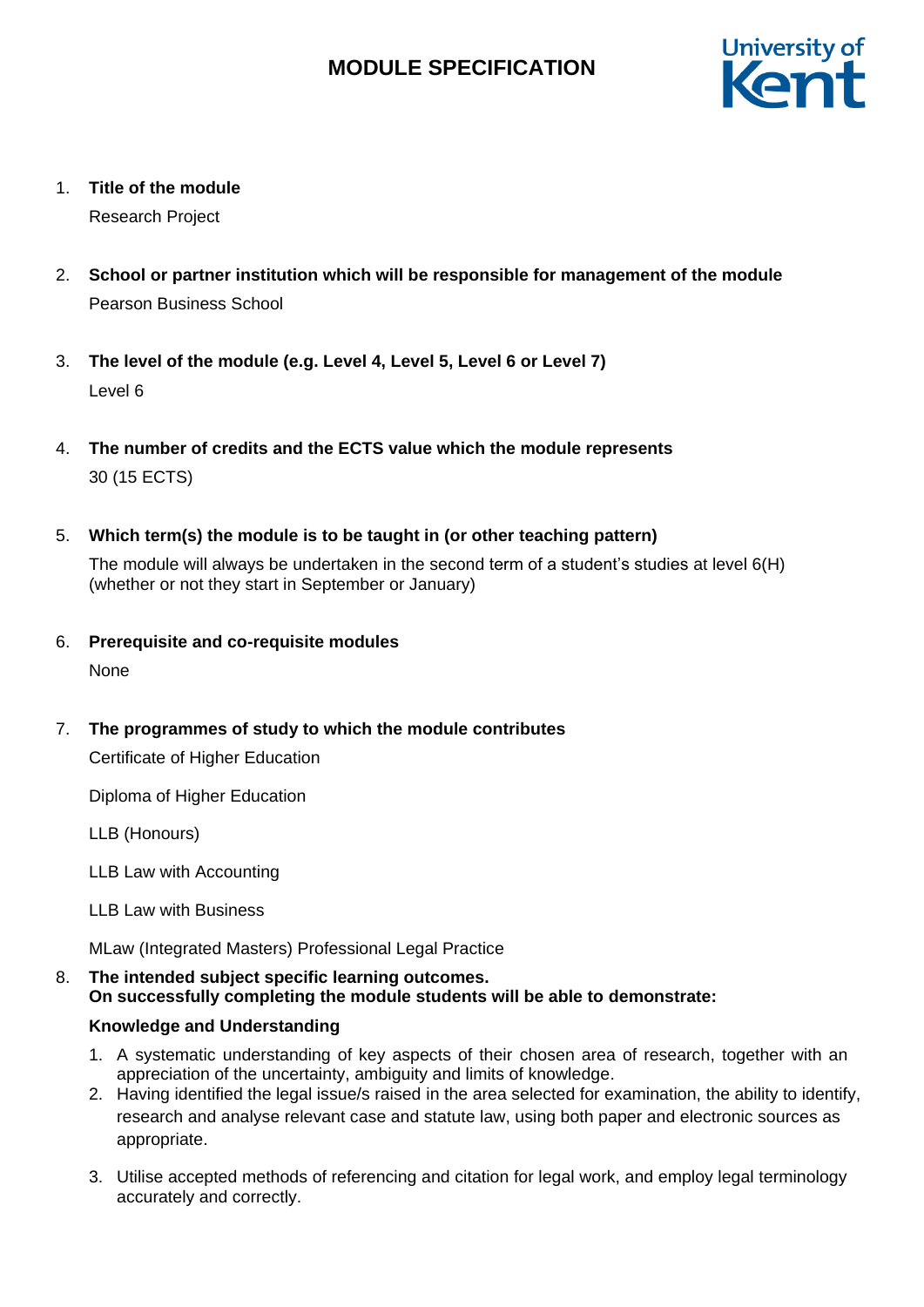

## **General Transferable Skills**

- 1. An ability to select key relevant issues for research, formulate them with clarity and precision, and conduct detailed research using appropriate methodology and relevant source material.
- 2. An ability to synthesise information derived from independent research distinguishing between relevant and irrelevant material; identifying gaps and inconsistencies; and evaluating reliability and quality of information – before critically analysing the results obtained and coming to a personal and reasoned judgment on the relevant issue.
- 3. An ability to manage their own learning whilst conducting research into a new area of law (or a new aspect within an area already covered), planning and implementing tasks under the supervision and guidance of a supervisor.
- 4. The capacity to reflect on their learning, critically evaluating its extent and identifying their current and future learning needs.
- 5. An ability to extract, explain and summarise key information from highly complex materials, describing and commenting upon particular aspects of current legal research, or equivalent advanced scholarship.
- 6. An ability to make appropriate use of information technology for the purposes of their professional work.
- 7. An ability to communicate information, ideas, problems and solutions, both orally and in writing, using language accurately and appropriately, to both specialist and non-specialist audiences.

### 9. **A synopsis of the curriculum**

The aim of this module is to give students the opportunity to research into a foundation subject which particularly interests them, and write up their findings as a report. It is envisaged that students will demonstrate some self-direction this project, though they will receive significant levels of support through research lectures and supervision. By the end of the module, learners should be able to conduct independent research into a new area, analysing and synthesising the data thereby collected, and be able communicate their findings accurately and effectively.

## 10. **Outline Syllabus**

In the course of studying this module, students will cover the following key areas:

- 1. The definition of the issue / question / area to be investigated.
- 2. How to use various primary and secondary sources within the research project.

3. Research Design: Outlining the various methods that are available in order to research a defined issue / question / area.

4. Data Analysis: the various methods that are available in order to analyse data collected. This will include considering the differences between analysing quantitative and qualitative data.

5. Devising Recommendations and Communicating Findings: Here insight will be provided on how best to substantiate conclusions / recommendations to withstand scrutiny when communicating the results of a research project.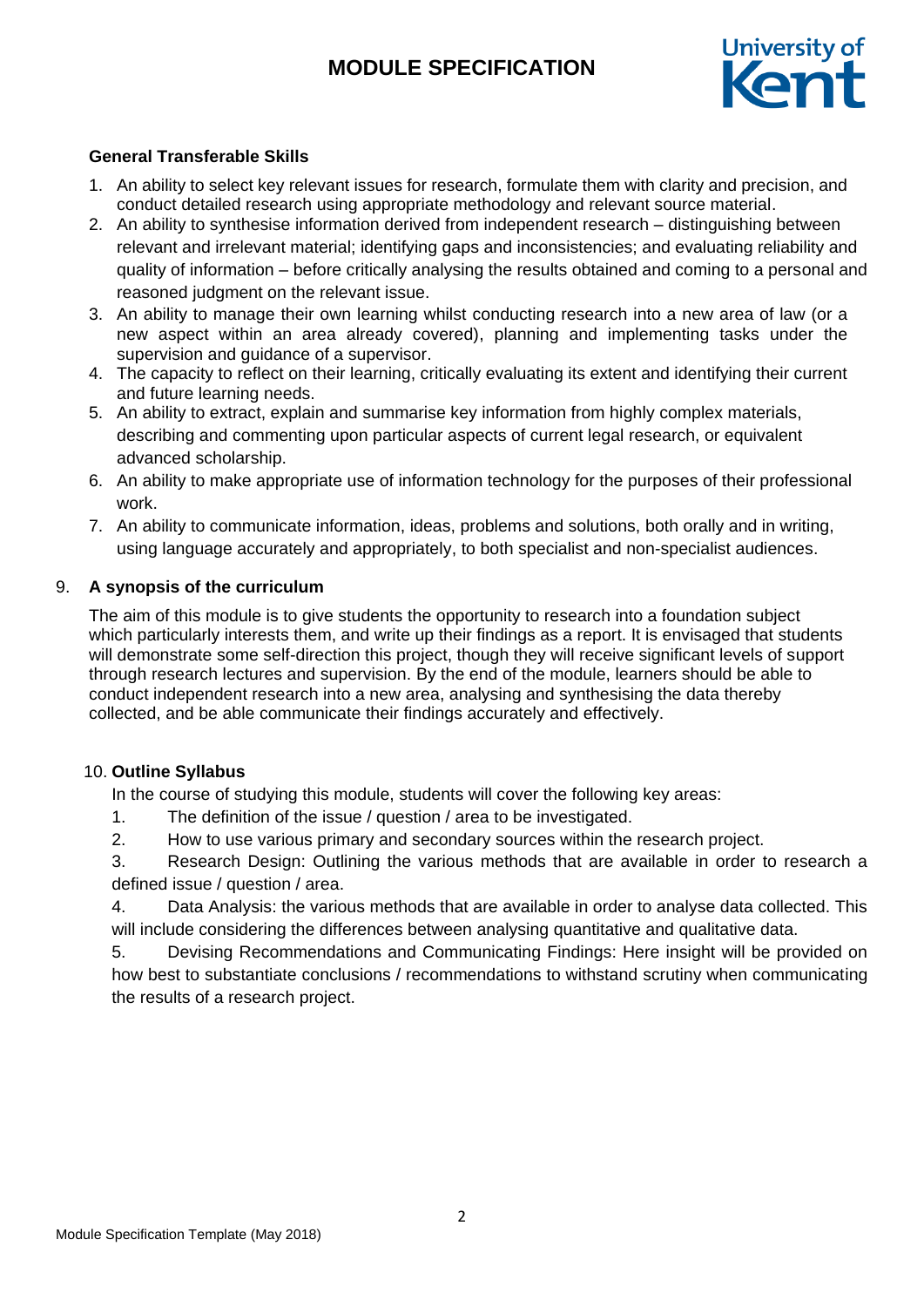

# 11. **Reading List (Indicative list, current at time of publication. Reading lists will be published annually)**

All textbooks and practitioner materials will be updated annually. Textbooks will be held in the latest edition and older editions will be withdrawn.

|                        | Title, author, publisher<br>$\bullet$                                                                                                                                                                                                                                                                                                                                                                                            |
|------------------------|----------------------------------------------------------------------------------------------------------------------------------------------------------------------------------------------------------------------------------------------------------------------------------------------------------------------------------------------------------------------------------------------------------------------------------|
| <b>Core Text</b>       | Skills for Lawyers, Elkington, A et al, Legal Practice Guides<br>$\bullet$                                                                                                                                                                                                                                                                                                                                                       |
| Recommended<br>Reading | Effective Legal Research, Knowles, J, Sweet & Maxwell<br>$\bullet$<br>Writing law dissertations: An introduction and guide to the conduct of<br>legal research, Salter, M & Mason, J. Pearson<br>• Clinch, P. Legal information: what it is and where to find it, Institute of<br><b>Advanced Legal Studies Library</b><br>• How to write better law essays, Foster, S, Pearson<br>How to study law, Bradney, A, Sweet & Maxwell |

## 12. **Learning and Teaching methods**

Approximately 8 hours of support will be given to students completing this module. This will take the form of lectures and group sessions on how to conduct research and write up the findings for the purposes of a report at the beginning of the module, followed by one-to-one supervision, with a maximum of 4 hours available for the latter.

| Activity                                                  | Notional Hours of Study |
|-----------------------------------------------------------|-------------------------|
| Research lectures and workshops                           | 4                       |
| One to one supervision                                    | 4                       |
| Independent research and writing (including presentation) | 292                     |
| Total                                                     | 300                     |

### 13. **13.1 Assessment methods.**

This module will be assessed in three parts:

**Part A: Project Proposal –** Maximum 1000 words accounting for 10% of the total unit mark.

**Part B: Project Report** – Maximum of 8000 words (excluding bibliography). This will account for 80% of the total unit mark.

**Part C: Presentation / Q&A Assessment** – 20 minute presentation outlining project activities, findings and a critical reflection on the learning journey. This will be followed be a 10 minute Q&A session. This will account for 10% of the total unit mark.

In order to successfully complete the module, students will be required to obtain a minimum pass mark of 40% in Parts A, B and C.

Formative feedback and advice on the direction of a student's work, will be provided by an allocated supervisor throughout the module.

### **Rationale**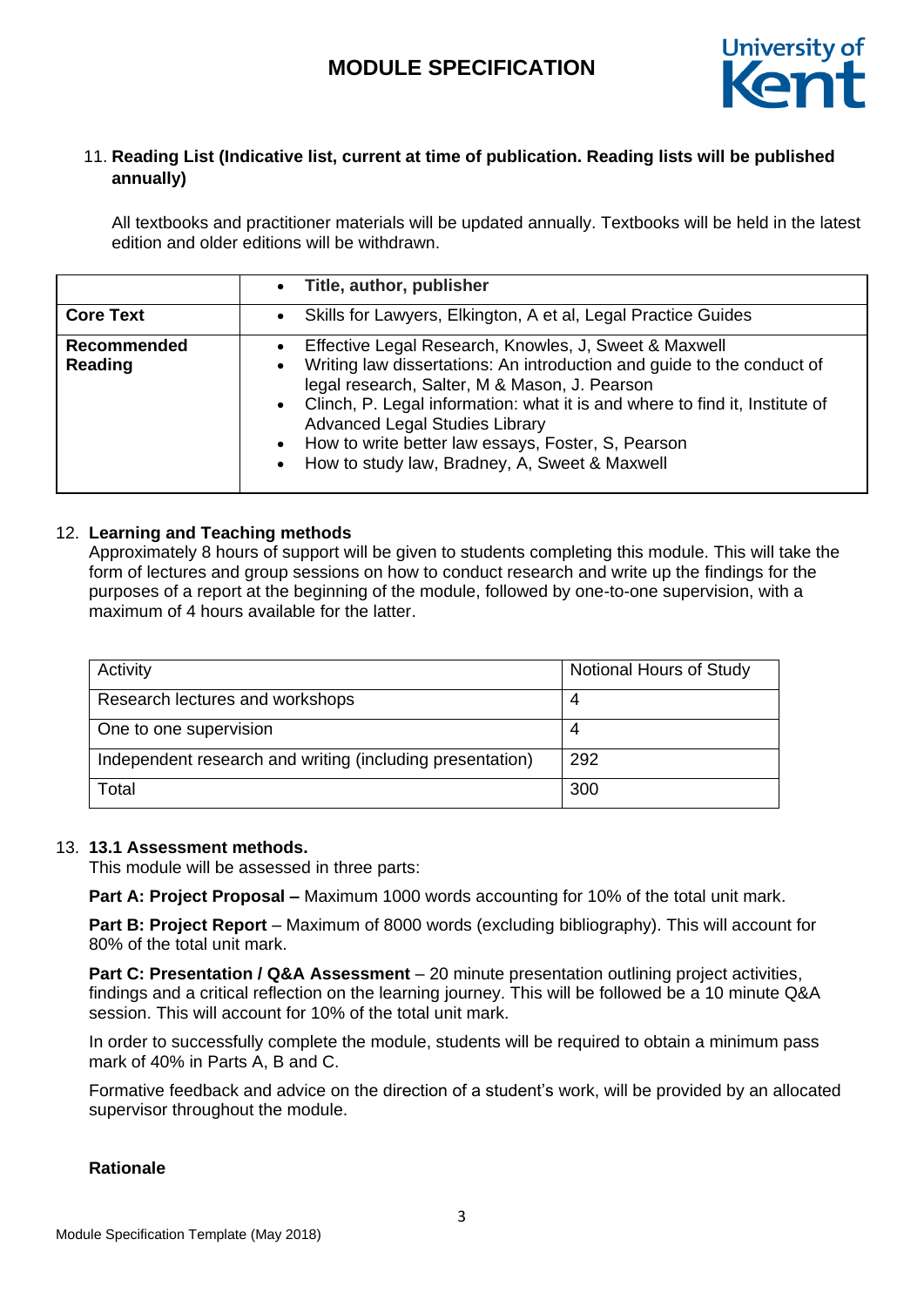

This methodology reflects two key objectives: firstly, and most importantly, to assess that the learning outcomes set out above have been achieved by the students. Secondly, to ensure that the student paces their work appropriately and conducts their work largely independently, albeit under the guidance of their supervisor.

### *13.2 Reassessment methods*

### 14. *Map of Module Learning Outcomes to Learning and Teaching Methods and methods of Assessment*

| <b>Module</b><br>learning<br>outcome |                           | <b>KU</b><br>1 | <b>KU</b><br>2 | <b>KU</b><br>3 | GT<br>S <sub>1</sub> | GT<br>S <sub>2</sub> | GT<br>S <sub>3</sub> | GT<br>S4 | GT<br>S <sub>5</sub> | <b>GTS</b><br>6 | <b>GTS</b><br>7 |
|--------------------------------------|---------------------------|----------------|----------------|----------------|----------------------|----------------------|----------------------|----------|----------------------|-----------------|-----------------|
| Learning/<br>teaching<br>method      | <b>Hours</b><br>allocated |                |                |                |                      |                      |                      |          |                      |                 |                 |
| <b>Private Study</b>                 | 292                       | X              | X              | $\sf X$        | X                    | X                    | X                    | X        | X                    | X               | X               |
| <b>Group Study</b>                   | $\overline{4}$            |                | X              | $\sf X$        |                      |                      |                      |          | X                    | X               | X               |
| <b>Supervision</b>                   | $\overline{4}$            | X              |                | X              |                      | X                    |                      |          | X                    |                 | X               |
| <b>Assessment</b><br>method          |                           |                |                |                |                      |                      |                      |          |                      |                 |                 |
| Research<br>proposal                 |                           |                | $\sf X$        | $\sf X$        | $\sf X$              |                      |                      |          |                      |                 | X               |
| Report                               |                           | X              | X              | X              | X                    | X                    | X                    | X        | X                    | X               | X               |
| Presentation /<br>Q&A                |                           | X              | $\sf X$        | X              | X                    |                      |                      | X        |                      |                 | X               |

### 15. **Inclusive module design**

The School/Collaborative Partner (delete as applicable) recognises and has embedded the expectations of current disability equality legislation, and supports students with a declared disability or special educational need in its teaching. Within this module we will make reasonable adjustments wherever necessary, including additional or substitute materials, teaching modes or assessment methods for students who have declared and discussed their learning support needs. Arrangements for students with declared disabilities will be made on an individual basis, in consultation with the University's/Collaborative Partner's (delete as applicable) disability/dyslexia student support service, and specialist support will be provided where needed.

### 16. **Centre where module will be delivered:**

Pearson College London